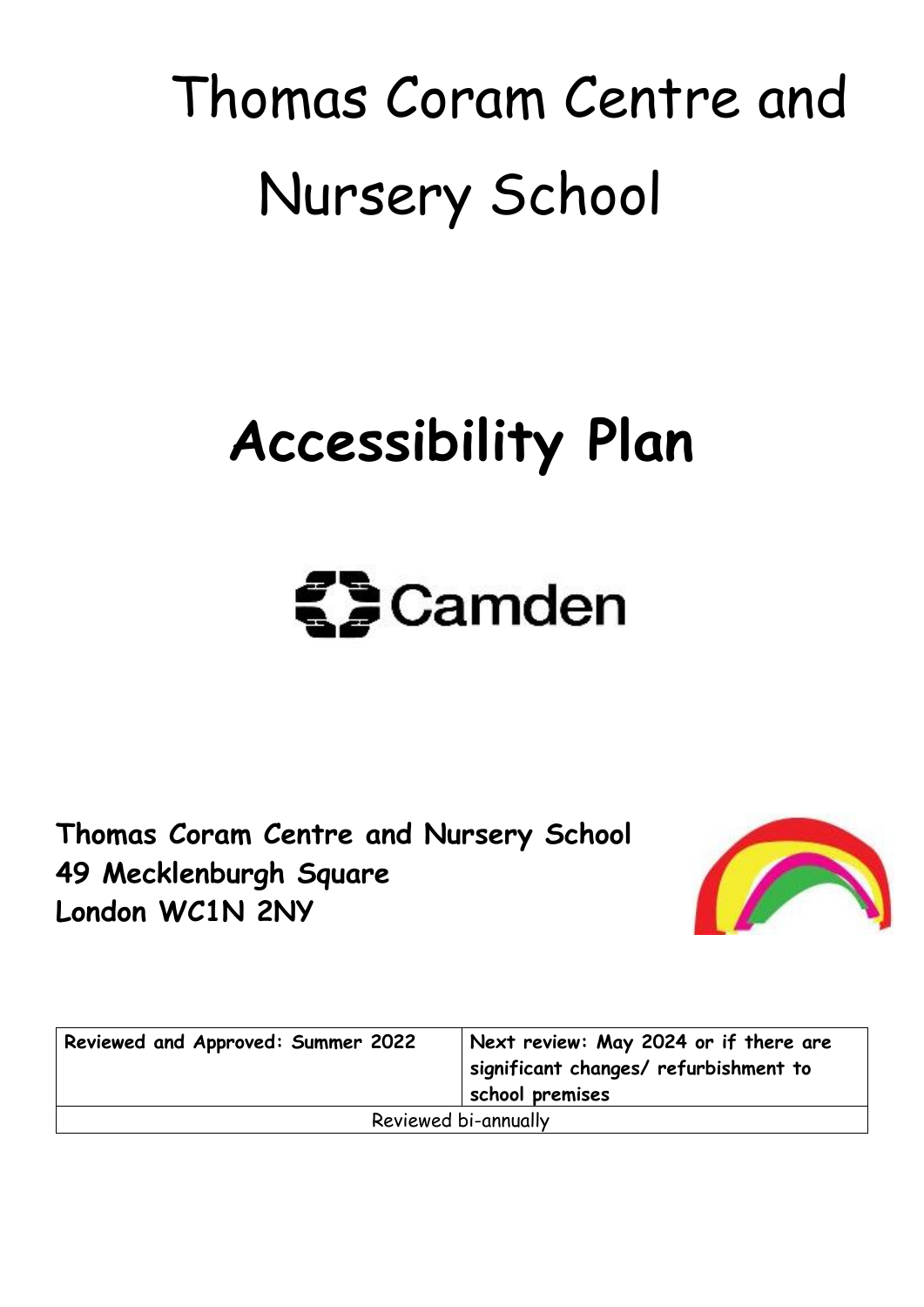## **ACCESSIBILITY PLAN 2022-2024**

The Disability Discrimination (DDA) Act 1995 was extended to include education by the SEN and Disability Act 2001 (SENDA). We recognise the following duties that this places upon us:

• Not to treat pupils with disabilities less favourably for a reason related to their disability.

• To make reasonable adjustments for disabled pupils, so that they are not at a substantial disadvantage.

• To plan to make reasonable adjustments to the school buildings, so that there is an increased access to education for disabled pupils and to make the school buildings more accessible for disabled persons.

The DDA makes three requirements of the Governing body:

• To increase the extent to which disabled pupils can participate in the school curriculum

• To improve the environment of the school to increase the extent to which disabled pupils can take advantage of education and associated services

• Improving the delivery to disabled pupils of information which is provided for pupils who are not disabled in a format appropriate to their needs.

We are required to resource, implement and review our accessibility plan as necessary. This plan will be monitored and evaluated by the Resources Committee of the Governing Body. The plan attached sets out the Governors' proposals for ensuring access to education for disabled pupils.

Our Equality Policy ensures that there is no discrimination against any families, staff or professionals within its community, be it because of sex, religion, race, colour or disability. With this in mind the school has put in place policies and procedures so that disabled people are not treated less favourably in the service, education or support they receive than people without a disability.

The governing body also recognises its responsibilities towards employees with disabilities and will;

- Monitor recruitment procedures to ensure that individuals with disabilities are provided with equal opportunities
- Provide appropriate support and provision for employees with disabilities to ensure that they can carry out their work effectively without barriers
- Undertake reasonable adjustments to enable staff to access the workplace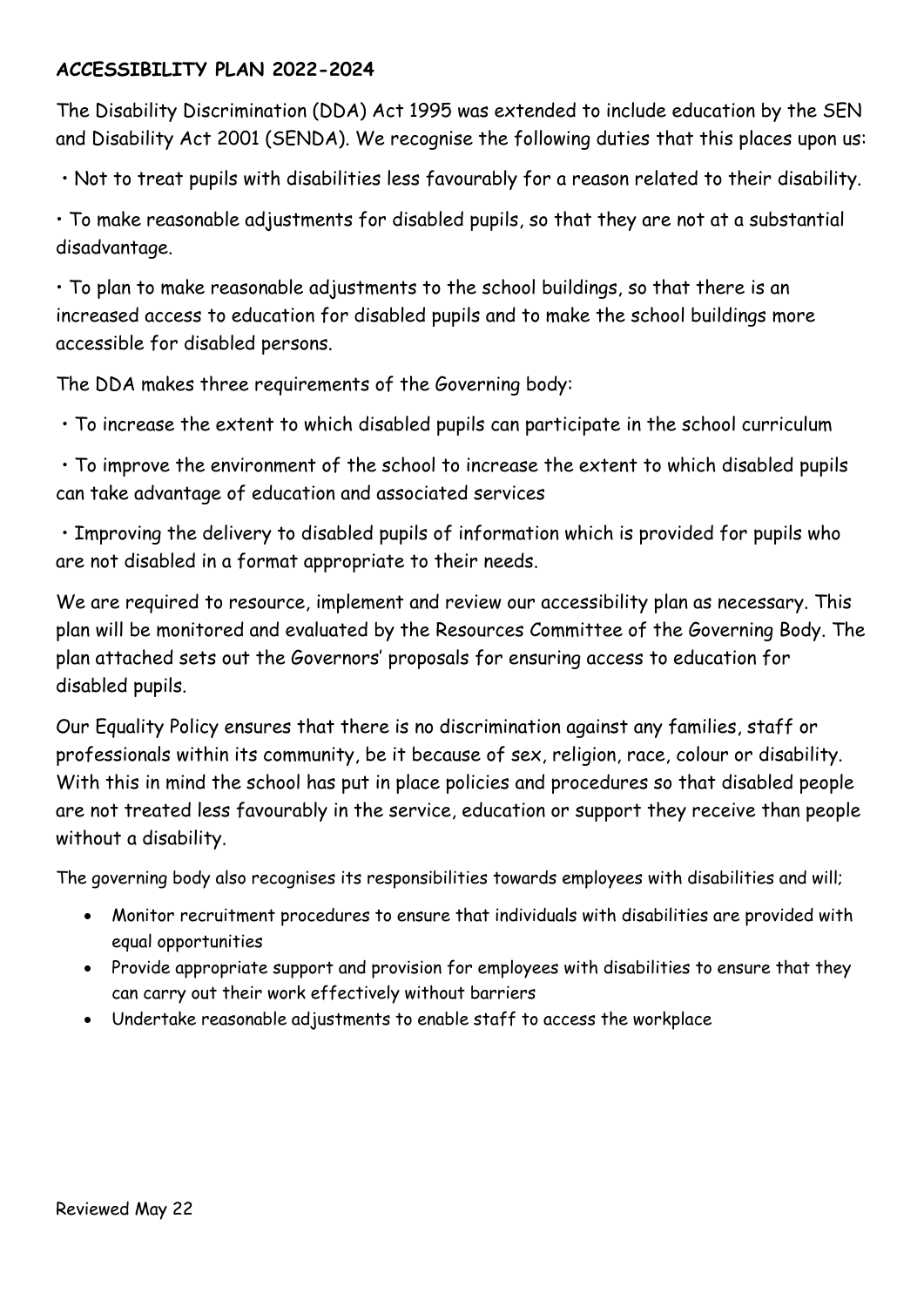| Timescale      | Objective                                                                                                   | Who/How /When                                                                                                                                                                                   | Outcome                                                                                                          |
|----------------|-------------------------------------------------------------------------------------------------------------|-------------------------------------------------------------------------------------------------------------------------------------------------------------------------------------------------|------------------------------------------------------------------------------------------------------------------|
| Short          | Ensure                                                                                                      | Head teacher/                                                                                                                                                                                   | Equality for access for                                                                                          |
| term           | compliance<br>with DDA and<br>code of                                                                       | SENCO- Carry out an<br>audit of the<br>accessibility plan.                                                                                                                                      | all is assured.                                                                                                  |
|                | Practice.<br>To ensure the<br>school is fully<br>complying with<br>all DDA<br>requirements<br>To ensure all | Audited when plan<br>reviewed - May 22                                                                                                                                                          |                                                                                                                  |
| Short<br>term  | practitioners<br>are working<br>with all<br>children with<br><b>SEN</b>                                     | <b>SENCO</b><br>via completed and<br>ongoing training see<br>current action plan.<br>Training including<br>this on:<br>4/9/20<br>1/4/21<br>twice termly SEND<br>team training/staff<br>meetings | All children making good<br>or better progress. All<br>children engaged with all<br>practitioners.               |
| Medium<br>term | Training for<br>staff on<br>differentiating<br>the needs of<br>the children<br>with additional<br>needs.    | SENCO to investigate<br>what areas of training<br>are required. Share<br>with governors and<br>provide training for<br>governors as required.<br>via training as above                          | All staff are trained in<br>the relevant areas so<br>that all children are fully<br>supported.                   |
| Medium<br>term | To ensure the<br>school is fully<br>complying with<br>all DDA<br>requirements                               | To review the inside<br>and outside learning<br>environments in light<br>of DDA requirements.<br>Share with governors.                                                                          | All staffs and governors<br>aware and engaged in<br>DDA requirements<br>via gov meetings. SEND<br>staff training |
| Long<br>term   | To update and<br>review the<br>accessibility<br>plan on an bi-<br>annual basis.                             | Head teacher/<br>SENCO- Carry out an<br>audit of the<br>accessibility plan.                                                                                                                     | Equality for access for<br>all is secured.<br>Added to policy review<br>timetable                                |
| ongoing        | To ensure that<br>all children<br>have full<br>access to an<br>appropriate<br>curriculum.                   | Maintain Local Offer<br>and support parents<br>with understanding<br>the range of offers<br>available (as a pack).<br>HT & SENCO to<br>ensure that high                                         | All children making good<br>progress which is<br>documented across the<br>curriculum.                            |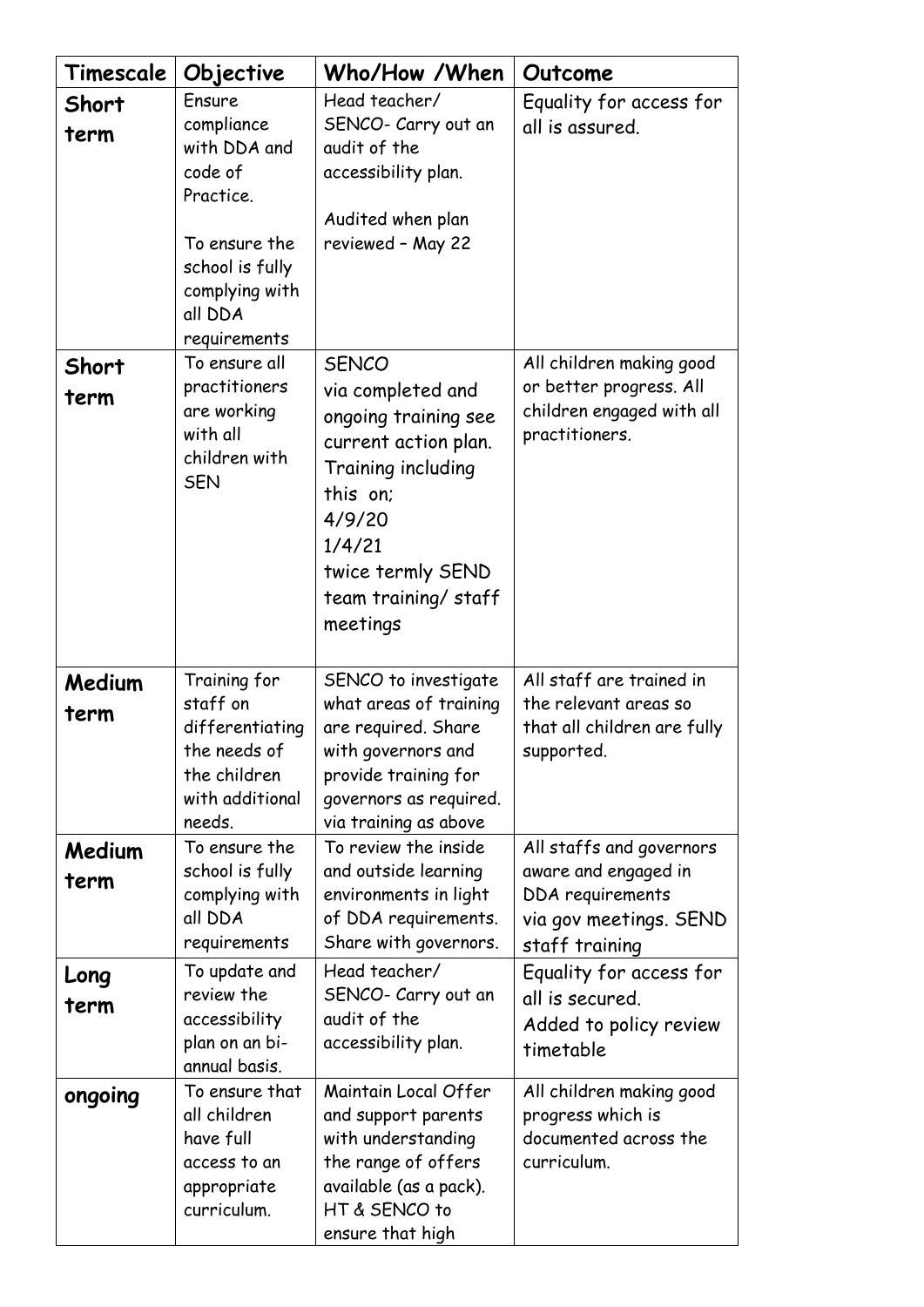|  | quality, relevant<br>differentiation is in<br>place in accordance | See updated SEND<br>information report and<br>Policy |
|--|-------------------------------------------------------------------|------------------------------------------------------|
|  | with SEN policy                                                   |                                                      |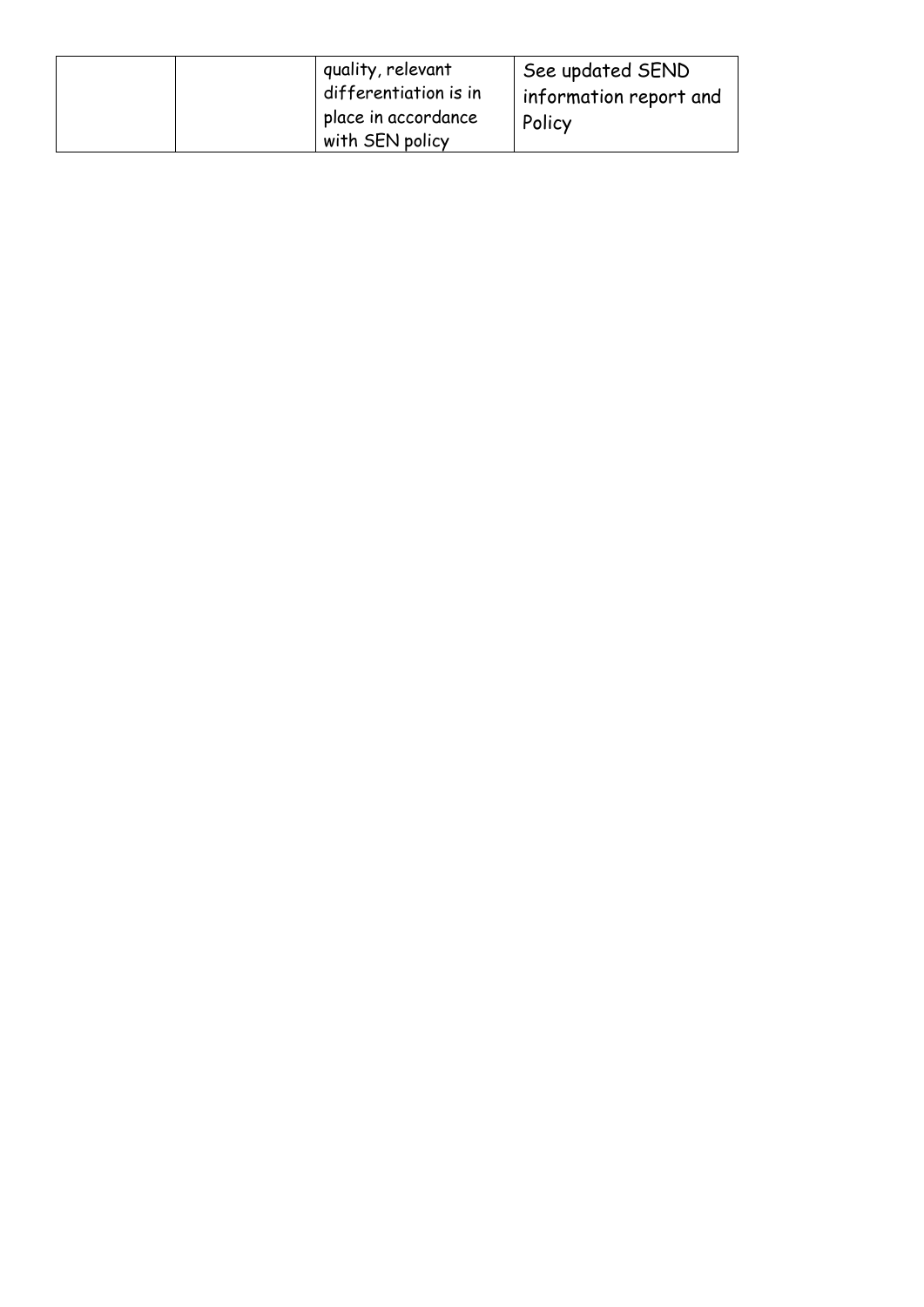| Action Plan 2022-24                                                                                                                                                                         |                                                                                                                                                                                                                                                                                                                                                                  |                                                                                                                                                                      |  |
|---------------------------------------------------------------------------------------------------------------------------------------------------------------------------------------------|------------------------------------------------------------------------------------------------------------------------------------------------------------------------------------------------------------------------------------------------------------------------------------------------------------------------------------------------------------------|----------------------------------------------------------------------------------------------------------------------------------------------------------------------|--|
| Duty                                                                                                                                                                                        | Actions (ongoing or to come)                                                                                                                                                                                                                                                                                                                                     | Timescale and<br>comments                                                                                                                                            |  |
| Increase the extent<br>to which pupils with<br>disabilities can<br>participate in the<br>curriculum                                                                                         | Updated curriculum<br>statement to include<br>comments on inclusion for<br>each area<br>Ongoing training for staff<br>including increasing<br>access to activities such<br>as cooking plus<br>Changes to approach that<br>has increased inclusive<br>access to the curriculum<br>and a move away from<br>children being withdrawn<br>for groups/ interventions   | Competed by<br>$\bullet$<br>end of Summer<br>term 2022<br>Via training on;<br>4/9/20 and<br>$1/4/21$ and<br>ongoing via<br>twice termly<br>meetings for<br>SEND team |  |
| Improve the physical<br>environment of the<br>school to enable<br>pupils with disabilities<br>to take better<br>advantage of<br>education, benefits,<br>facilities and<br>services provided | Ongoing liaison with<br>$\bullet$<br>professional supporting<br>individual children e.g.<br>specialist teachers of the<br>visually impaired and<br>Deaf/ OT including review<br>of physical environment<br>Ongoing liaison with wider<br>$\bullet$<br>professional network to<br>ensure appropriate<br>equipment; e.g plinths,<br>chairs and mobility<br>support | • Last visits;<br>Teacher of the<br>Deaf; 8/3/22<br>Teacher for<br>visually<br>impaired<br>18/1/22. OT<br>planning for<br>two children<br>ongoing                    |  |
| Improve the<br>availability of<br>accessible<br>information to pupils<br>with disabilities                                                                                                  | • For parents; parenthub<br>Through IEPs via SENDCo<br>$\bullet$<br>- the local offer<br>Parent support group for<br>children with ASD or<br>Social comms differences<br>The development of the<br>PECS and transition<br>object programme to                                                                                                                    | Ongoing - all<br>parents are<br>now introduced<br>to the app<br>when they join<br>the school<br>Ongoing-<br><b>SENDCo</b><br>introduces all                          |  |